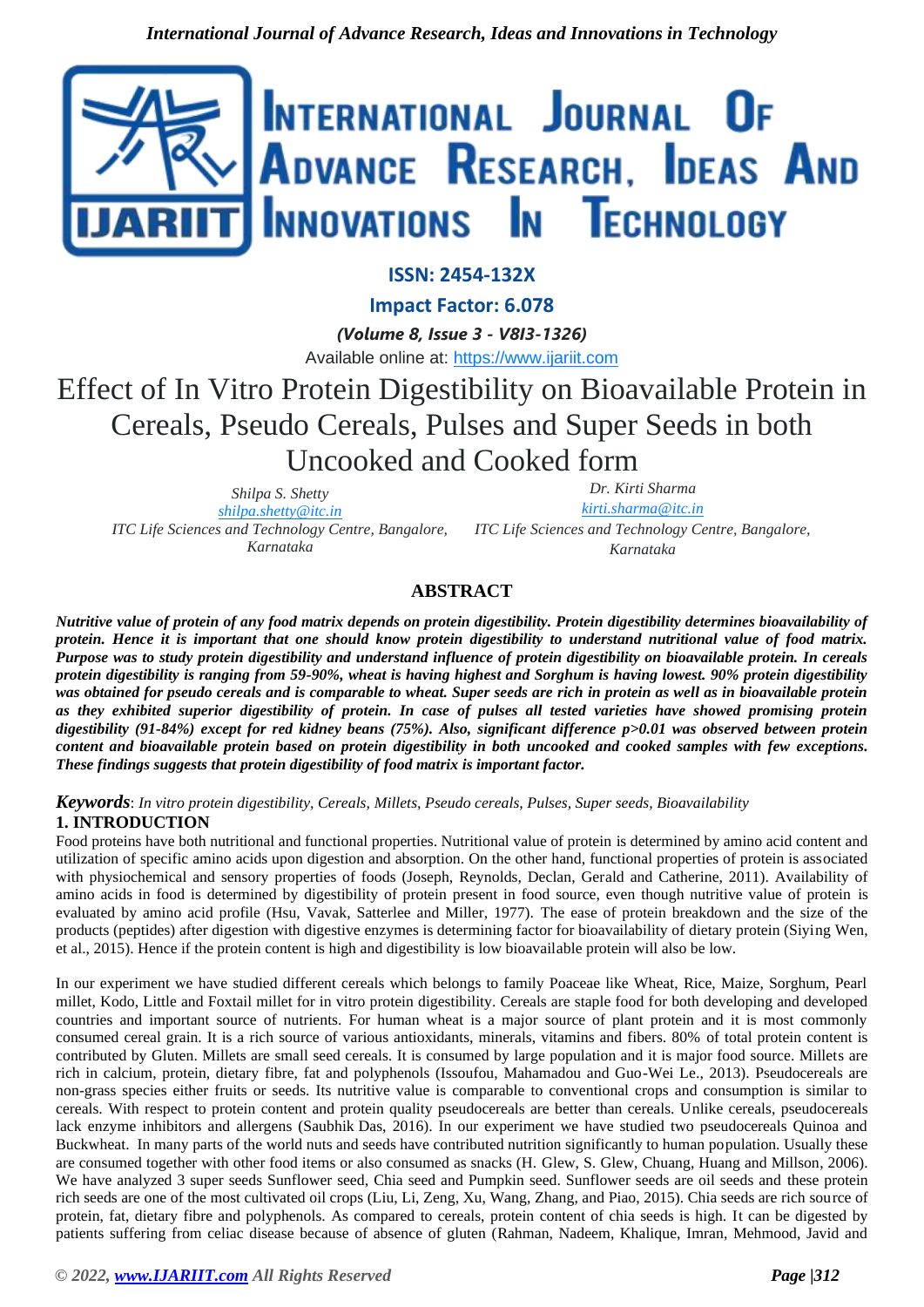Hussain, 2016). Like other seeds pumpkin seeds have high level of crude oil and crude protein. Seed kernel of pumpkin seed possess dietary and medicinal values (Esam Erno, Andrea, Eva and Anna, 1992). Protein content in pulses are twice of protein content present in cereals. Protein content of meal is enhanced when pulse and cereal are eaten in combination (Ofuya, Akhidue, 2005). In our study we have covered 6 varieties of pulses belonging to family Fabaceae including lentil, bean and pea. Lentils apart from being rich in protein they are associated with lowering cholesterol and lipid in humans. Lentils have high phenolic, flavonoid and condensed tannins (Marcela, 2017). In beans, red kidney beans are good source of vegetable protein, starch, soluble and insoluble fiber, vitamins (especially B group) and minerals (Ibeabuchi, Peter; Agunwa, Eluchie, Ofoedu and Nwatu, 2017).

In this study our hypothesis is, due to protein digestibility there is a significant difference between protein content and bioavailable protein. To prove this hypothesis, we have covered 8 varieties of cereals, 2 varieties of pseudo cereals, 3 varieties of super seeds and 6 varieties of pulses. Protein digestibility for all these food matrices were analyzed and on the basis of protein digestibility value bioavailable protein was calculated.

## **2. MATERIAL AND METHOD**

#### **2.1. Samples**

Flour of Wheat, Maize, Kodo millet, Little millet Foxtail millet, Buckwheat and Soybean were procured from super market in Bangalore, India with particle size ranging from 100-250 micron. These samples were directly used for experiments. Rice, Sorghum, Pearl millet, Quinoa, Red Lentil, Split pigeon pea, Split mung beans, Red kidney beans, Brown chickpea, Chia seeds, Sunflower seeds and pumpkin seeds were procured from super market in Bangalore, India as whole grain and seed. These whole grain and seed samples were ground to powder with particle size ranging from 100 - 600 micron, using mixer and then used for experiments. Cooked samples; Wheat, Rice, Maize, Pearl millet, Sorghum, Buckwheat and soybean flour are made into a dough using water. This dough is rolled on flat surface to make a thin layer followed by cooking it on a hot pan for approximately 5 minutes/until it is cooked. Kodo millet, Little millet, Foxtail millet and Quinoa are boiled in water till it is cooked. Split mung bean, Split pigeon pea, Red lentil, brown chickpea and Red kidney beans are cooked using pressure cooker.

#### **2.2 Chemicals**

Pepsin and Pancreatin enzymes were procured from Sigma Aldrich. Sodium hydroxide (NaOH) pellets, Hydrochloric acid (HCl), Trichloroacetic acid (TCA)  $C_2HC_13O_2$ , Boric acid (H<sub>3</sub>BO<sub>3</sub>), Copper sulphate Pentahydrate (CuSO<sub>4</sub>.5H<sub>2</sub>O), Sulphuric acid (H<sub>2</sub>SO<sub>4</sub>), Sodium di hydrogen phosphate (NaH<sub>2</sub>PO<sub>4</sub>), Disodium hydrogen phosphate (Na<sub>2</sub>HPO<sub>4</sub>) and sodium sulphate anhydrous (Na<sub>2</sub>SO<sub>4</sub>) were procured from Merck. Toluene  $(C_7H_{18})$  was procured from S.D. Fine chemicals.

#### **2.3 In vitro protein digestibility**

In vitro protein digestibility was determined according to the method of Akeson and Stahmann, (1964). One gram sample treated with 15 ml of Pepsin enzyme (1.5 mg) dissolved in 0.1 M HCl. Sample was incubated with enzyme at 37°C under shaking condition, 150rpm for 3 hours in shaking water bath. After completion of 3 hours suspension was neutralized with 7.5 ml of 0.2M NaOH. This step was followed by treatment of suspension with 7.5 ml of Pancreatin enzyme (4 mg) prepared in 0.2 M phosphate buffer (pH 8.0). Toluene (1ml) was added to prevent microbial growth. Mixture was incubated for additional 24 hours at 37°C under shaking condition. After completion of 24 hours, sample was treated with 10 ml of 10% TCA to remove undigested protein and larger peptides and kept at  $2-8$  °C for 30mins. After this mixture was centrifuged at 10000 rpm for 15 min at room temperature. All the samples were studied in duplicates and 3 independent experiments were carried out. Protein content of sample (as such) and pellet obtained after in vitro digestion was estimated by Gerhardt Vapodest 50S method (IS: 7219-1973). Percentage of protein digestibility was calculated by the ratio of protein in supernatant to protein in sample as equation:

(Total Nitrogen in Sample – Total Nitrogen in pellet)

% Protein digestibility  $=$   $\frac{6}{1}$   $\frac{6}{1}$   $\frac{6}{1}$   $\frac{6}{1}$   $\frac{6}{1}$   $\frac{7}{1}$   $\frac{8}{1}$   $\frac{100}{1}$ 

Total Nitrogen in sample

Bioavailability of protein for the sample was calculated using Protein content of sample and % in vitro protein digestibility of the sample.

Bioavailable protein = Protein content  $X$  % Protein digestibility

#### **2.4 Statistical analysis**

Data are presented as mean  $\pm$  standard deviation (n=3). To determine the statistical differences analysis of variance (ANOVA) was performed. Two-way ANOVA was utilized for evaluating the differences.  $p \le 0.05$  and  $p \le 0.01$  were considered as significant.

## **3. RESULT AND DISCUSSION**

In vitro protein digestibility was studied using pepsin – pancreatin enzyme method. Cereals, Millets, Pseudo cereals and Pulses were analyzed in both uncooked and cooked form and super seeds were analyzed in uncooked form using this method.

#### **3.1 Cereals and Millets**

Eight different cereals and millets were tested in both uncooked and cooked form to understand protein digestibility. Protein digestibility of Wheat is significantly high as compared to other cereals and millets. The value obtained is in agreement with value reported by Nils B. Buchmanna, (1977) i.e.88%. Since in wheat, digestibility of protein is high (91%) bioavailable protein is also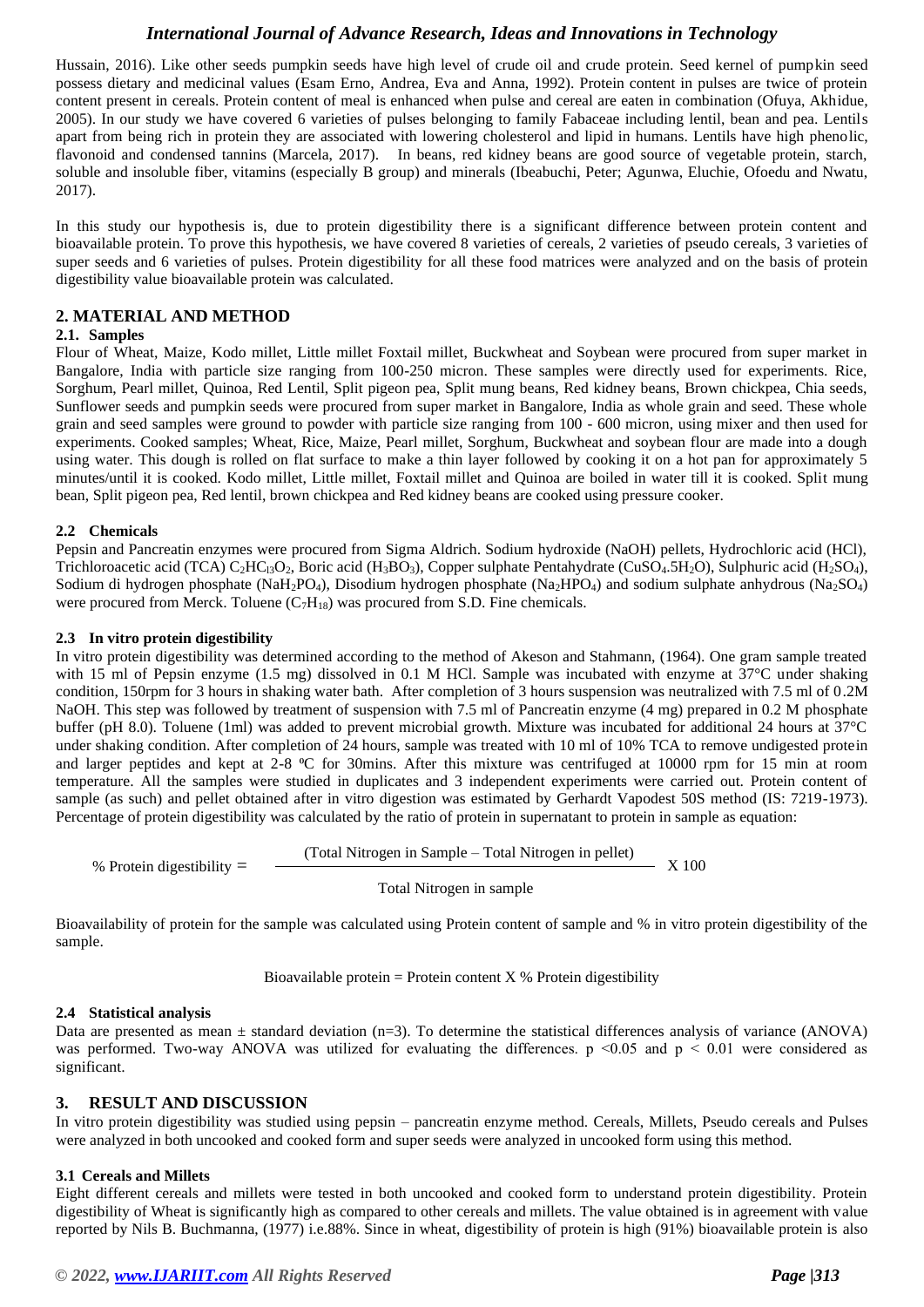high. To elaborate it further, 11.8 gm of protein is bioavailable for an individual if consumed 100 gm of wheat or 1.18 gm is bioavailable if consumed 10gm. Rice and Maize are having protein digestibility (Figure 1) 80% and 83% respectively. This data indicates that though the protein content of rice is high, protein digestibility is lower than maize. As discussed in research article by A. Bandegan et al, 2010 and V Ravindran, Hew, G. Ravindran and Bryden (1999), digestibility of individual amino acids plays crucial role. In wheat; Alanine, Aspartic acid, Lysine, Threonine and Glycine are present in lower proportion as compared to rest and these amino acids are having lower digestibility. All these amino acids (refer table 1) are high in rice (Ejeta, Hassen, And Mertz, 1987) as compared to wheat (Jiang, Tian, Ha Zhi and Zhang, 2008) hence may be protein digestibility of rice is less as compared to wheat. Similarly, in maize (Ejeta, Hassen, And Mertz, 1987) these amino acids are high with respect to wheat, hence this could be the reason for low protein digestibility as compared to wheat. Bioavailable protein (refer Table 3) for wheat is high as compared to rice and maize. In millets, Protein digestibility is approximately 29- 19% lesser than wheat. This may be attributed to high amount of Aspartic acid, Alanine and Threonine in pearl millet, Foxtail millet (Issoufou, Mahamadou and Guo-Wei Le., 2013), Kodo millet and little millet (Pasala and Bjorn, 1989) and also lower concentration of amino acids like Proline and arginine with respect to wheat. Proline and Arginine is having high digestibility as discussed by Bandegan et al, 2010. Sorghum is having lowest digestibility as compared to rest of cereals and millets. As mentioned in book Sorghum and Millets: Chemistry, Technology, and Nutritional Attributes (2018) by John and Duodu, like other cereals, pericarp of Sorghum is rich in cellulose, but unlike other cereals (endosperm is rich in soluble arabinoxylans or β-glucans) endosperm of sorghum is rich in water unextractable glucorunoarabinoxylans. Because of this insoluble dietary fibre in sorghum ranges from 94-96%, whereas for wheat it is 85%. Similarly, high value of insoluble dietary fibre is present in pearl millet ranging from 89-97%. Hence this could be one of the reasons for low protein digestibility of Sorghum and Pearl millet with respect to Wheat. Also as discussed in review article by Duodu, Taylor, Belton and Hamaker, 2003 there are endogenous and exogenous factors which can affect protein digestibility of Sorghum. Exogenous factors like grain organizational structure and endogenous factors like interaction of polyphenols, phytate, non-starch polysaccharides and starch which results in low protein digestibility. In our study protein digestibility of pearl millet is significantly high as compared to Sorghum, Kodo Millet, Little millet and Foxtail millet. In vitro protein digestibility value for pearl millet is 72% and Sorghum it is 59 %, (Figure1, Table 3) however protein content for both the cereals are same. On the other hand, protein content of foxtail millet is 14% and in vitro protein digestibility is 61%. Bioavailable protein for Foxtail millet is higher than Sorghum and other tested millets, because of high protein content. As discussed Protein content of wheat is 11% and Foxtail millet is 14%. Though protein content is high in Foxtail millet, bioavailable protein is less as compared to wheat, as protein digestibility (Figure1 and Table 3) for foxtail millet is 60.6% and 89.5% for wheat. Cereals like Wheat, Kodo millet, little millet and Foxtail millet did not show significant difference in total protein in uncooked and cooked form. However, Kodo millet and little millet showed significant difference in bioavailable protein. Rice, Maize, Pearl millet and Sorghum showed significant difference in both total protein as well as bioavailable in uncooked and cooked condition. When compared % Protein digestibility in uncooked and cooked form except for Maize and Little millet rest all have shown no significant difference (Fig 1).

## **3.2 Pseudo Cereals**

Pseudo cereals are also good source of protein. We have studied two pseudo cereals Quinoa and Buckwheat. In vitro protein digestibility (Figure 2, Table 3) values for Quinoa and Buckwheat are approximately similar with difference of 1% as per Pepsin Pancreatin method. Unlike grains, pseudo cereals like quinoa and buckwheat proteins are composed mainly of globulins and albumins. These pseudo cereals contain very low prolamin proteins, which are storage proteins found in cereals (Oksana, Mária, Jana, Mária, Matúš and Marián 2018). Also as discussed in review article by Christa K. and Maria (2008) with comparison to wheat, barley and rye, Buckwheat prolamins are differently characterized, hence buckwheat can be consumed by population having prophylactic of gastrointestinal tract disease like Celiac disease. Amino acid profile for Buckwheat (Yeshajahu and George, 1972) and Quinoa (Olga Escuredo, et al, 2014) are listed in Table 1. The amino acid composition of globulins and albumins differs significantly from that of prolamins, which has implications in relation to their nutritional quality. May be because of this difference in protein content pseudocereals are having high protein digestibility as compared to cereals and millets except for Wheat. Bioavailable protein for Buckwheat is less as protein content of Buckwheat is 8.4% and for Quinoa it is 14.6% (Table 3). Both quinoa and buckwheat did not show significant difference in total protein and bioavailable protein in uncooked and cooked form. However, uncooked buckwheat showed significant difference in % Protein digestibility as compared to cooked buckwheat (Fig 1).

| g/100g        | Cereals and Millets | Pseudo cereals |         |         |              |        |        |            |           |          |
|---------------|---------------------|----------------|---------|---------|--------------|--------|--------|------------|-----------|----------|
| Amino acids   | Rice                | Whea           | Maize   | Sorghu  | Pearl millet | Kodo   | Little | Foxtail    | Quinoa    | Buck     |
|               | (Ejeta,             | t              | (Ejeta, | m       | (Issoufou,   | millet | millet | millet     | (Yeshajah | wheat    |
|               | Hassen              | (Jiang)        | Hassen  | (Ejeta, | Mahamado     | (Pasal | (Pasal | (Issoufou, | u and     | (Olga    |
|               | , And               |                | , And   | Hassen, | u and Guo-   | a and  | a and  | Mahamado   | George,   | Escuredo |
|               | Mertz,              | Tian,          | Mertz,  | And     | Wei Le.,     | Bjorn, | Bjorn, | u and Guo- | 1972)     | , et al, |
|               | 1987)               | Ha             | 1987)   | Mertz,  | 2013)        | 1989)  | 1989)  | Wei Le.,   |           | 2014)    |
|               |                     | Zhi            |         | 1987)   |              |        |        | 2013)      |           |          |
|               |                     | and            |         |         |              |        |        |            |           |          |
|               |                     | Zhan,          |         |         |              |        |        |            |           |          |
|               |                     | 2008)          |         |         |              |        |        |            |           |          |
| Alanine       | 9.8                 | 5.8            | 7.75    | 8.85    | 8.1          | 8.88   | 9.61   | 9.3        | 2.19      | 4.5      |
| Arginine      | 6.1                 | 8.6            | 4.4     | 4       | 0.9          | 3.34   | 3.14   | 3          | 3.08      | 9.7      |
| Aspartic acid | 7.9                 | 3.8            | 7.55    | 7.1     | 6.2          | 5.59   | 5.35   | 7.71       | 4.24      | 11.3     |
| Cystine       | 1.4                 | 2.5            | 2.1     | 1.45    | 0.8          | 1.52   | 1.46   | 0.45       | 0.12      | 1.6      |

| Table 1: Amino acid profile for cereals, millets and pseudo cereals. Analysis was not carried out, values are referred from |
|-----------------------------------------------------------------------------------------------------------------------------|
| research articles (mentioned in brackets). Values represented in g/100g.                                                    |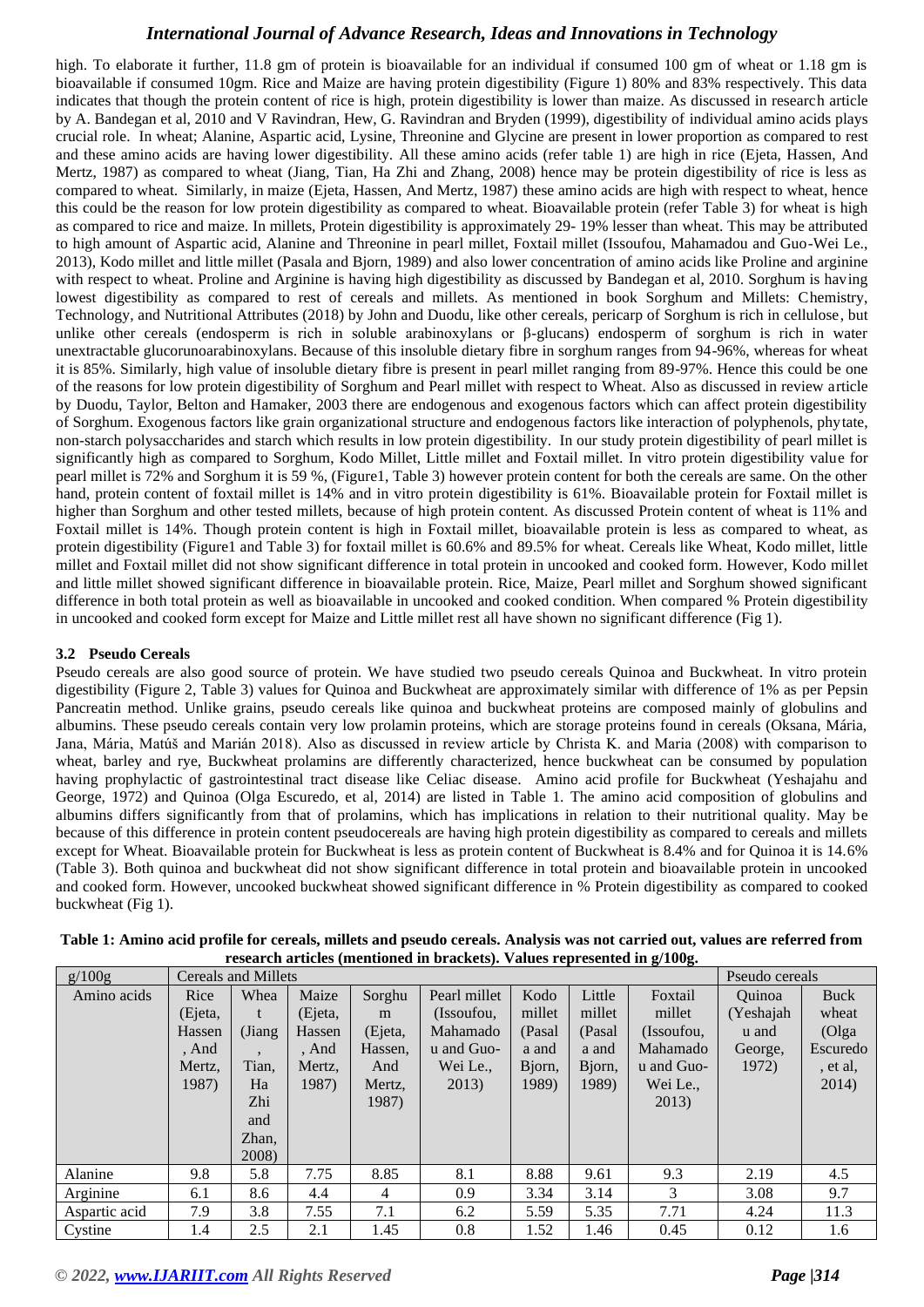| Glutamic acid | 19.1                     | 25.4 | 20.8  | 21   | 22.8 | 20.39 | 22.34 | 22   | 8.79 | 18.6 |
|---------------|--------------------------|------|-------|------|------|-------|-------|------|------|------|
| Glycine       | 5                        | 3.6  | 3.8   | 3.35 | 0.7  | 2.27  | 1.81  | 2.91 | 3.19 | 6.3  |
| Histidine     | 2.7                      | 2.1  | 3.2   | 2.25 | 1.7  | 1.89  | 2.01  | 2.11 | 1.89 | 2.7  |
| Isoleucine    | 4.1                      | 4.4  | 3.8   | 3.85 | 5.1  | 3.57  | 4.91  | 4.59 | 0.79 | 3.8  |
| Leucine       | 8.9                      | 13.2 | 13.4  | 13.1 | 14.1 | 8.98  | 11.41 | 13.6 | 2.39 | 6.4  |
| Lysine        | 4                        | 2.1  | 2.85  | 2.5  | 0.5  | 1.33  | 1.09  | 1.59 | 2.36 | 6.1  |
| Methionine    | 3.2                      | 1.7  | 2.15  | 1.7  |      | 3.33  | 3.07  | 3.06 | 0.46 | 2.5  |
| Phenylalanine | 5.5                      | 4.7  | 5.2   | 5.15 | 7.6  | 7.84  | 5.94  | 6.27 | 1.5  | 4.8  |
| Proline       | 4.8                      | 10.6 | 10.05 | 8.1  | 8.2  | 7.23  | 6.89  | 5.54 | 1.81 | 3.9  |
| Serine        | 5.4                      | 4.8  | 5.1   | 4.4  | 5.4  | 4.94  | 6.39  | 4.56 | 1.7  | 4.7  |
| Threonine     | 3.9                      | 2.1  | 3.85  | 3.3  | 3.3  | 3.56  | 3.55  | 3.68 | 6.47 | 3.9  |
| Tryptophan    | $\overline{\phantom{0}}$ | 0.9  | 0.8   | 0.9  | 1.2  | 1.5   | 0.69  | NA   | 1.02 |      |
| Tyrosine      | 3.7                      | 3.0  | 4.3   | 3.85 | 2.7  | 5.74  | 4.37  | 2.44 | 1.15 | 2.1  |
| Valine        | 6.5                      | 6.1  | 5.05  | 5.1  | 4.2  | 5.01  | 6.23  | 5.81 | 0.9  | 5.1  |

| Table 2: Amino acid profile for super seeds and Pulses. Analysis was not carried out, values are referred from research |
|-------------------------------------------------------------------------------------------------------------------------|
| articles (mentioned in brackets). Values represented in g/100g.                                                         |

| g/100g        | Super seeds |         |         | Pulses |           |          |                |                |          |  |
|---------------|-------------|---------|---------|--------|-----------|----------|----------------|----------------|----------|--|
| Amino acids   | Chia        | Sun     | Pumpki  | Split  | Split     | Red      | <b>Brown</b>   | Red            | Soy      |  |
|               | seed        | flower  | n seed  | mung   | Pigeon    | Lentil   | chick          | Kidney         | Bean     |  |
|               | (Soňa,      | seed    | (Soňa,  | bean   | pea       | (Nazma,  | pea            | bean           | (Van     |  |
|               | Matej,      | (Soňa,  | Matej,  | (Cha   | (Matthew  | Saiful,  | (Pared         | (Matthe        | Etten,   |  |
|               | Jaroslav,   | Matej,  | Jarosla | n,     | G.        | Sarah,   | es,            | G.<br>W        | Hubbar   |  |
|               | Peter,      | Jarosla | V,      | Ling   | Noswort   | Md.      | Ordori         | Noswort        | d, Jean, |  |
|               | Rafay       | V,      | Peter,  | and    | hy, Jason | Mohiduzz | ca, and        | et<br>hya      | Smith,   |  |
|               | and         | Peter,  | Rafay   | Chin   | Neufeld   | aman and | Olivar         | al., 2017)     | and      |  |
|               | Alexande    | Rafay   | and     | g,     | et<br>al. | Thingnga | es,            |                | Blessin, |  |
|               | r, 2014     | and     | Alexan  | 2009)  | 2017)     | ning,    | 1991)          |                | 1959)    |  |
|               |             | Alexan  | der,    |        |           | 2016)    |                |                |          |  |
|               |             | der,    | 2014)   |        |           |          |                |                |          |  |
|               | 0.9         | 2014)   |         |        | 1.09      | 1.43     | 5              |                | 4.03     |  |
| Alanine       |             | 0.95    | 1.32    | 4.01   |           |          |                | 1.15           |          |  |
| Arginine      | 2.0         | 2.04    | 4.59    | 8.26   | 1.93      | 0.84     | 11.1           | 1.43           | 6.46     |  |
| Aspartic acid | 1.3         | 2.05    | 2.56    | 12.18  | 2.86      | 0.63     | 11.7           | 3              | 11.3     |  |
| Cystine       | 0.4         | 0.11    | 0.1     | 0.21   | 0.31      | 1.05     | $\overline{2}$ | 0.22           | 1.36     |  |
| Glutamic acid | 2.9         | 4.37    | 5.19    | 19.64  | 4.08      | 2.02     | 18.3           | 3.91           | 18.5     |  |
| Glycine       | 0.9         | 1.11    | 1.29    | 3.28   | 1.08      | 2.12     | 3              | 0.88           | 4.6      |  |
| Histidine     | 0.6         | 0.58    | 0.76    | 3.71   | 0.61      | 0.22     | 2.1            | 0.9            | 2.59     |  |
| Isoleucine    | 0.7         | 0.92    | 1.15    | 37.9   | 0.98      | 0.15     | 4.3            | 0.96           | 5.26     |  |
| Leucine       | 1.4         | 1.44    | 2.16    | 7.71   | 1.84      | 1.03     | 8              | $\overline{2}$ | 8.13     |  |
| Lysine        | 0.9         | 0.82    | 1.14    | 7.22   | 1.82      | 0.26     | 6.1            | 1.46           | 6.67     |  |
| Methionine    | 0.7         | 0.47    | 0.65    | 1.24   | 0.26      | 1.37     | 1.5            | 0.24           |          |  |
| Phenylalanine | 1.2         | 1.06    | 1.54    | 6.07   | 1.19      | 2.27     | 3.7            | 1.31           | 5.61     |  |
| Proline       | 1.3         | 0.74    | 0.92    | 4.39   | 1.04      | 1.92     | 1.9            | 0.65           | 5.32     |  |
| Serine        | 0.9         | 0.82    | 1.19    | 6.38   | 1.25      | 3.23     | 5.5            | 1.55           | 5.97     |  |
| Threonine     | 0.5         | 0.79    | 0.71    | 4.11   | 0.96      | 5.48     | 3.4            | 0.99           | 3.93     |  |
| Tryptophan    |             | 0.34    | 0.56    |        | 0.2       | 1.15     |                | 0.26           | 1.35     |  |
| Tyrosine      | 0.6         | 0.67    | 1.09    | 3.3    | 0.73      | 1.08     | 2.8            | 0.66           | 4.37     |  |
| Valine        | 0.8         | 1.12    | 1.49    | 4.65   | 1.1       | 1.52     | 4.3            | 1.19           | 5.57     |  |

## **3.3 Super Seeds**

In our experiments we have also studied super seeds like Sunflower seed, Chia seed, Pumpkin seed (both Green and White). Amino acid profile for Chia seed (Soňa, Matej, Jaroslav, Peter, Rafay and Alexander, 2014), Sunflower seed and Pumpkin seed (R. G. Robinson, 1975) are listed in Table 2. It was observed that Alanine, Glycine, Isoleucine, Leucine, lysine, Serine and Tryptophan are high in concentration in pumpkin seed as compared to Chia and Sunflower seed. As discussed in research article by Liu, Li, Zeng, Xu, Wang, Zhang, and Piao (2015) and V Ravindran, Hew, G. Ravindran and Bryden (1999), wherein they have studied illeal digestibility of amino acids in sunflower seed meal, all these amino acids are having low digestibility (below 75%). Therefore, this may be the reason for low protein digestibility (refer Figure 2, Table 3) of pumpkin seed (80%) as compared to chia seed (94%) and sunflower seed (95%). Both Green and white variety of pumpkin seeds showed similar protein digestibility values although slight difference in protein content was observed 35% and 33% respectively. Since % protein digestibility of pumpkin seed is less, % Bioavailable protein for pumpkin seeds are approximately similar to sunflower seed (protein content 29%) in spite of having high protein content.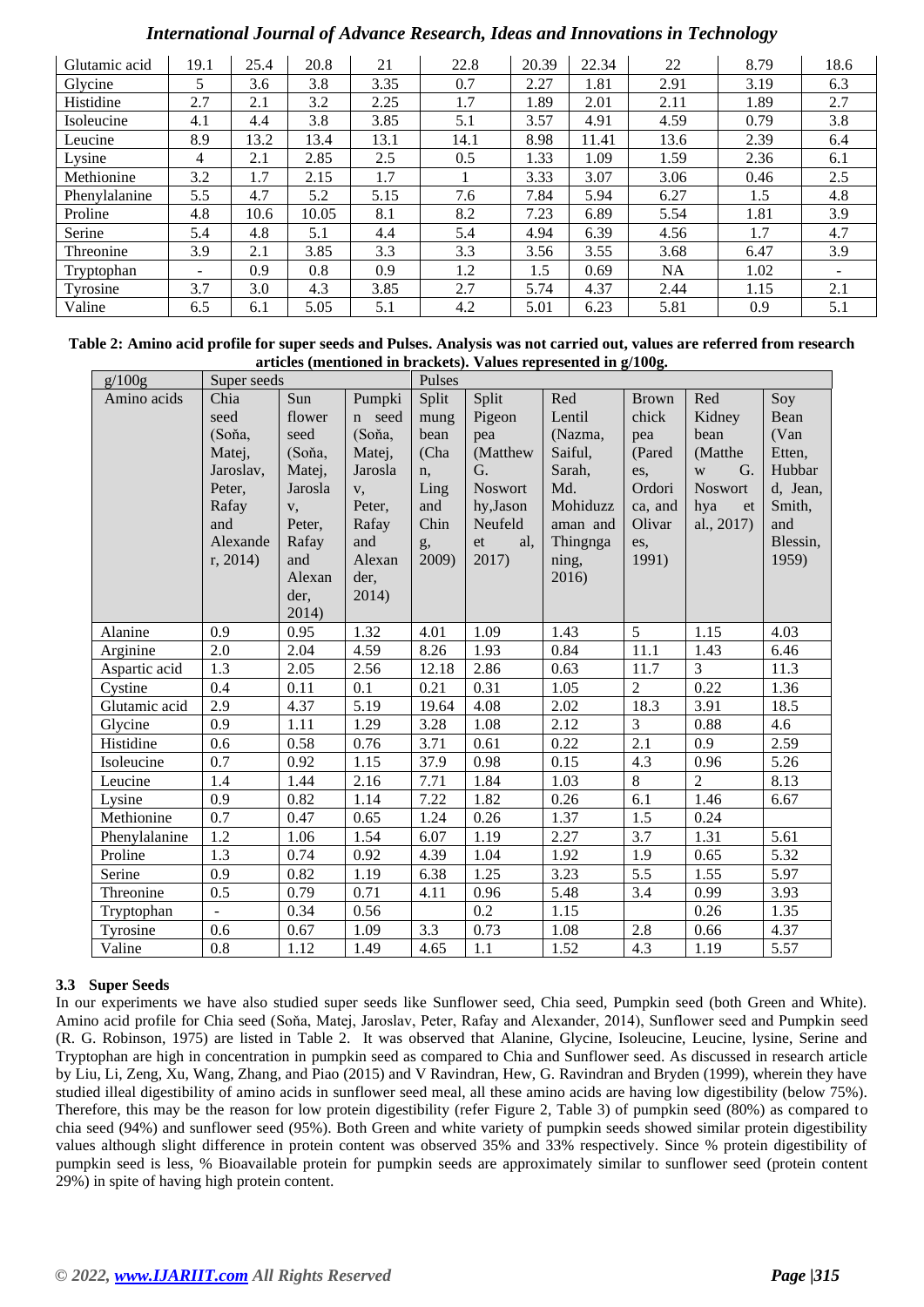**Table 3: Total protein, %** *In vitro* **protein digestibility and % Bioavailable protein values for all tested samples in**  uncooked form. Data represents values of three independent experiments, N=3, Mean  $\pm$  SD. \*\* p value <0.01, \* p **value<0.05, Significant difference between Protein content and Bioavailable protein.**

| Food Product Uncooked               | Protein $(\% )$   | Protein Digestibility<br>(% ) | Bioavailable Protein<br>(% ) |  |
|-------------------------------------|-------------------|-------------------------------|------------------------------|--|
| <b>Cereals and Millets</b>          |                   |                               |                              |  |
| Wheat                               | $12.7 \pm 0.12$   | $91.0 \pm 3.3$                | $11.6 \pm 0.34**$            |  |
| Rice                                | $11.7 \pm 0.1$    | $80.1 \pm 1.1$                | $9.3 \pm 0.14***$            |  |
| Maize                               | $7.64 \pm 0.15$   | $83.2 \pm 2.6$                | $6.4\pm0.32**$               |  |
| Sorghum (Jowar)                     | $11.8 \pm 0.12$   | $64.6 \pm 3.6$                | $7.6\pm0.5**$                |  |
| Pearl millet (Bajra)                | $11.2 \pm 0.22$   | $75.6 \pm 5.1$                | $8.5 \pm 0.65$ **            |  |
| Kodo millet                         | $9.3 \pm 0.07$    | $68.9 \pm 0.9$                | $6.41\pm0.13**$              |  |
| Little millet                       | $11.04 \pm 0.19$  | $77.1 \pm 1.6$                | $8.5 \pm 0.05***$            |  |
| Foxtail millet (Italian millet)     | $16.3 \pm 0.19$   | $66.1 \pm 1.61$               | $10.8 \pm 0.24***$           |  |
| Pseudo cereals                      |                   |                               |                              |  |
| Quinoa                              | $15.0 \pm 0.26$   | $89.9 \pm 3.0$                | $13.5 \pm 0.59*$             |  |
| <b>Buckwheat</b>                    | $9.1 \pm 1.6$     | $90.0 \pm 2.0$                | $8.2 \pm 1.4$                |  |
| Super seeds                         |                   |                               |                              |  |
| Sunflower seed                      | $30.6 \pm 0.24$   | $95.5 \pm 1.1$                | $29.2 \pm 0.47*$             |  |
| Chia seed                           | $25.6 \pm 1.05$   | $94.8 \pm 0.5$                | $24.2 \pm 1.0$               |  |
| White Pumpkin seed                  | $39.5 \pm 0.81$   | $82.3 \pm 1.7$                | $32.5 \pm 0.7$ **            |  |
| Green Pumpkin seed                  | $36.7 \pm 1.04$   | $82.9 \pm 4.3$                | $30.2 \pm 2.0*$              |  |
|                                     | Pulses            |                               |                              |  |
| Split mung beans (Moong dal)        | $30.8 \pm 0.45$   | $86.7 \pm 1.2$                | $26.7 \pm 0.73**$            |  |
| Split pigeon peas (Toor dal)        | $27.3 \pm 3.00$   | $89.5 \pm 2.3$                | $24.5 \pm 3.3$               |  |
| Red Lentil (Masoor dal)             | $30.0 \pm 2.3$    | $92.1 \pm 1.0$                | $27.5 \pm 2.4$               |  |
| Brown chickpea (Kala chana,<br>Desi |                   |                               |                              |  |
| chickpea)                           | $22.0 \pm 0.26$   | $92.8 \pm 0.3$                | $20.4 \pm 0.18**$            |  |
| Red Kidney bean (Rajhma)            | $21.5 \pm 0.0.55$ | $79.4 \pm 1.9$                | $17 \pm 0.36**$              |  |
| Soybean                             | $64.1 \pm 0.51$   | $89.9 \pm 1.1$                | $57.6 \pm 0.55***$           |  |

**Table 4: Total protein, %** *In vitro* **protein digestibility and % Bioavailable protein values for all tested samples in cooked form. Data represents values of three independent experiments, N=3, Mean ± SD. \*\* p <0.01, \* p <0.05, Significant difference between Protein content and Bioavailable protein.**

| <b>Food Product Cooked</b>                 | Protein (%)     | Protein<br>Digestibility<br>(% ) | Bioavailable<br>Protein $(\%)$ |  |  |  |  |  |
|--------------------------------------------|-----------------|----------------------------------|--------------------------------|--|--|--|--|--|
| <b>Cereals and Millets</b>                 |                 |                                  |                                |  |  |  |  |  |
| Wheat                                      | $11.2 \pm 1.2$  | $89.3 \pm 2.5$                   | $10.0 \pm 1.34$                |  |  |  |  |  |
| Rice                                       | $9.7 \pm 0.9$   | $77.0 \pm 8.3$                   | $7.5 \pm 1.5$                  |  |  |  |  |  |
| Maize                                      | $7.3 \pm 0.04$  | $71.9 \pm 4.0$                   | $5.24 \pm 0.3**$               |  |  |  |  |  |
| Sorghum (Jowar)                            | $9.6 \pm 0.73$  | $60.6 \pm 7.6$                   | $5.8 \pm 0.61*$                |  |  |  |  |  |
| Pearl millet (Bajra)                       | $8.7 \pm 1.12$  | $68.8 \pm 2.8$                   | $6.04 \pm 1.0**$               |  |  |  |  |  |
| Kodo millet                                | $9.2 \pm 0.16$  | $64.9 \pm 3.6$                   | $6.0 \pm 0.24$ **              |  |  |  |  |  |
| Little millet                              | $11.0 \pm 0.35$ | $63.5 \pm 4.3$                   | $7.0 \pm 0.44**$               |  |  |  |  |  |
| Foxtail millet (Italian millet)            | $15.7 \pm 1.5$  | $68.8 \pm 2.1$                   | $10.8 \pm 0.73**$              |  |  |  |  |  |
| Pseudo cereals                             |                 |                                  |                                |  |  |  |  |  |
| Quinoa                                     | $14.2 \pm 2.75$ | $89.0 \pm 1.7$                   | $12.7 \pm 2.67$                |  |  |  |  |  |
| <b>Buckwheat</b>                           | $7.4 \pm 0.56$  | $82.8 \pm 2.6$                   | $6.12 \pm 0.41*$               |  |  |  |  |  |
| Pulses                                     |                 |                                  |                                |  |  |  |  |  |
| Split mung beans (Moong dal)               | $29.8 \pm 1.4$  | $85.1 \pm 2.16$                  | $25.3 \pm 1.8^*$               |  |  |  |  |  |
| Split pigeon peas (Toor dal)               | $26 \pm 0.52$   | $82.0 \pm 3.76$                  | $21.3 \pm 1.3**$               |  |  |  |  |  |
| Red Lentil (Masoor dal)                    | $29.3 \pm 0.42$ | $90.3 \pm 0.14$                  | $26.5 \pm 0.4**$               |  |  |  |  |  |
| Brown chickpea (Kala chana, Desi chickpea) | $22.2 \pm 1.6$  | $91.0 \pm 2.6$                   | $20.2 \pm 1.9$                 |  |  |  |  |  |
| Red Kidney bean (Rajhma)                   | $17.6 \pm 2.0$  | $73.0 \pm 8.22$                  | $13.0 \pm 2.3*$                |  |  |  |  |  |
| Soybean                                    | $62.7 \pm 1.21$ | $87.1 \pm 2.0$                   | $54.6 \pm 0.23**$              |  |  |  |  |  |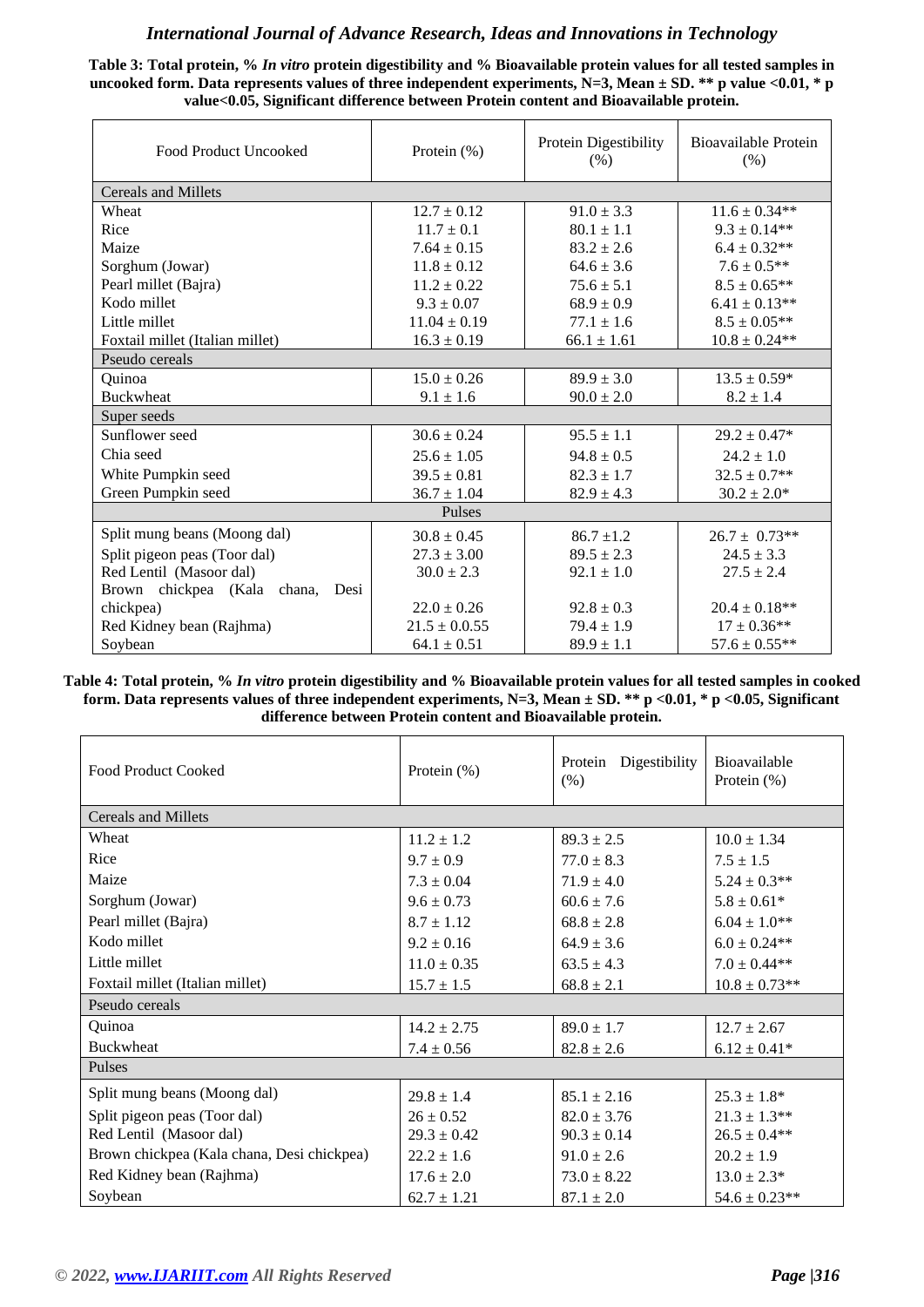#### **3.4 Pulses**

We have studied 6 pulses including Red lentil (Masoor dal), Split pigeon pea (Toor dal), Brown chickpea (Bengal gram/ Desi chickpea/ Kala chana), Split mung bean (mung dal), Red kidney bean (Rajhma) and Soy bean. Lentils as discussed in review article by Marcela Jarpa-Parra (2017), are rich in protein. These proteins are storage proteins classified as albumins, globulins and glutelins. Lentils have high dietary fibre and they are rich in soluble fibre than bean and chickpeas. Amino acid profile (Nazma, Saiful, Sarah, Md. Mohiduzzaman and Thingnganing, 2016) for red lentil is listed in Table 2. Protein digestibility of red lentil as reported by Matthew G. Nosworthya et al., (2017), was 88.01 and Matthew, Jason, Peter, Gina, Linda and James (2017) was 90.6% which is in agreement with our study, 90.13% (refer Figure3, Table3). Amino acid profile of split pigeon pea (Matthew G. Nosworthy,Jason Neufeld et al, 2017) and brown chick pea (Paredes, Ordorica, and Olivares, 1991) are listed in Table2. In case of peas, Split pigeon pea is having high protein content as compared to brown chick pea. Difference in bioavailable protein is approximately 4% for split pigeon pea and brown chickpea, whereas difference in protein content is 5% (refer Figure3, Table 3). This is because of high protein digestibility of brown chickpea when compared with split pigeon pea. Low digestibility of split pigeon pea may be because of antinutritional factors as discussed in research article by Matthew G. Nosworthy, Jason Neufeld (2017) like proteolytic inhibitors and tannins. In case of beans as represented in Table 3, Soybean is having highest protein content (52%) followed by split mung bean (25.6%) and Red kidney bean (19.7%). The trend is same for % in vitro protein digestibility, Soybean 88.7%, Split mung bean 84% and Red kidney bean 75.2%. Low protein digestibility of Red kidney beans may be because of different antinutrients, Phytic acids, polyphenols and condensed tannins. These components form complexes with protein thereby increasing crosslinking and decreasing solubility of protein. This results in low susceptibility of protein complex to proteolytic enzymes as discussed by Alonso, Aguirre, Marzo 1999. Amino acid profile for Soybean (Van Etten, Hubbard, Jean, Smith, and Blessin, 1959), Split mung bean (Chan, Ling and Ching, 2009) and Red kidney bean (Matthew G. Nosworthy et al., 2017) are listed in Table 2. In case of uncooked and cooked form all tested pulses and beans did not show significant difference in total protein and bioavailable protein, exceptions were Red kidney bean and Soybean which showed significant difference in total protein and bioavailable protein respectively. Split pigeon pea and Red lentil showed significant difference in % Protein digestibility, rest all tested samples did not show.



**Figure 1: Percentage** *In vitro* **protein digestibility of various cereals. Values are mean of three independent experiments. Standard deviations are indicated. N=3, Mean ± SD. In the graph 'a' indicates significant difference in total protein, 'b' indicates significant difference in bioavailable protein and 'c' indicates significant difference in protein digestibility between uncooked and cooked samples, p<0.05\*, p<0.01\*\***



**Figure 2: Percentage In vitro protein digestibility of various Pseudo cereals and super seeds. Values are mean of three independent experiments. Standard deviations are indicated. N=3, Mean ± SD**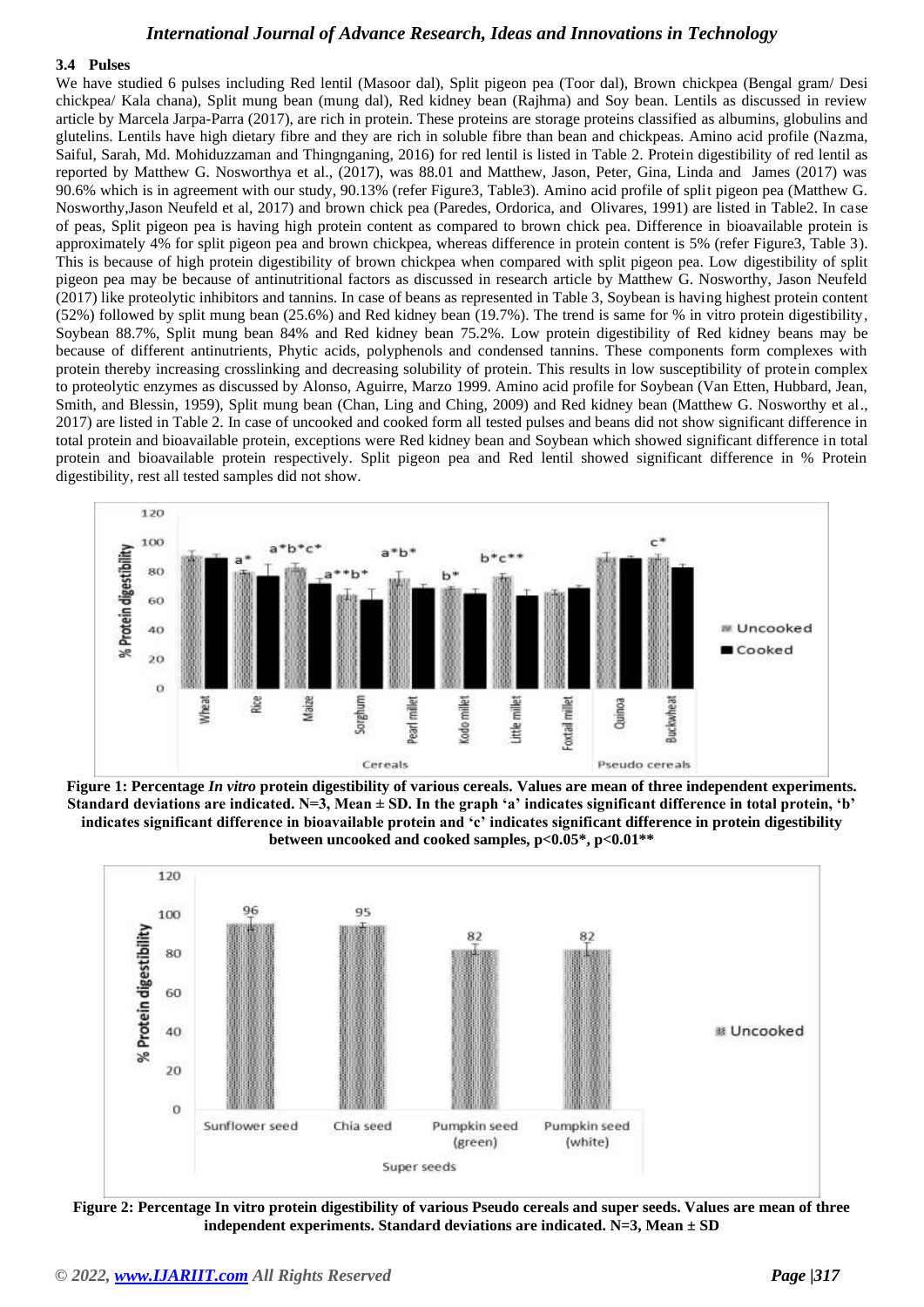*International Journal of Advance Research, Ideas and Innovations in Technology*



**Figure 3: Percentage** *In vitro* **protein digestibility of pulses, lentils, peas and beans. Values are mean of three independent experiments. Standard deviations are indicated. N=3, Mean ± SD. In the graph 'a' indicates significant difference in total protein, 'b' indicates significant difference in bioavailable protein and 'c' indicates significant difference in protein digestibility between uncooked and cooked samples, p<0.05\*, p<0.01\*\***

## **4. CONCLUSION**

In our experiment we have studied nineteen samples for In vitro protein digestibility using Pepsin pancreatin protein digestion method. The study was mainly carried out to understand the protein digestibility and bioavailable protein for cereals, millets, pseudo cereals, super seeds and pulses. Our hypothesis, hence proved showing significant difference between protein content and bioavailable protein based on protein digestibility of sample. In uncooked form, all the samples showed significant difference, except for Buckwheat, Chia seeds, Split pigeon pea and red lentils. In case of cooked form except for Wheat, Rice, Quinoa and Black chickpea, rest all samples have shown significant difference between protein content and bioavailable protein. In case of foxtail millet, Sorghum and Red kidney bean though protein content is high, bioavailable protein has reduced by approximately 5%, because of low protein digestibility. In contrast, wheat and buckwheat protein content is less but most of the consumed proteins are bioavailable since digestibility of protein for these food material is high. Hence based on protein content one cannot decide the nutritional value for food matrix. Because if protein digestibility is low, it will reduce bioavailable protein to human body. If bioavailability of nutrients is one major aspect, absorption of bioavailable nutrients is another major factor. In this study we have not addressed bio absorption of protein/ peptides. It can be studied further to understand bio absorption of bioavailable proteins.

## **5. REFERENCES**

- **[1]** Akeson W. R., Stahmann M. (1964) A Pepsin Pancreatin Digest Index of Protein Quality Evaluation. The Journal of Nutrition. 1964; 83: 257–261.
- [2] Bandegan, A. Golian, E. Kiarie, R. L. Payne, G. H. Crow1, W. Guenter, and C. M. Nyachoti (2010), Standardized ileal amino acid digestibility in wheat, barley, pea and flaxseed for broiler chickens, Canadian Journal of Animal Science, March 2011.
- [3] C. H. Van Etten, J. E. Hubbard, Jean M. Mallan, A. K. Smith, And C. W. Blessin (1959), Amino Acid Composition Of Soybean Protein Fractions, Agricultural And Food Chemistry, Vol 7,No.2, pp 129–131.
- [4] Chan-He-Tang, Ling chen, Ching yung ma (2009), Thermal aggregation, amino acid composition and in vitro digestibility of vicilin-rich protein isolates from three Phaseolus legumes A comparative study, Food chemistry 113, 957-963.
- [5] Christa K., Soral-Śmietana M. (2008), Buckwheat grains and buckwheat products nutritional and prophylactic value of their components – a review. Czech J. Food Sci., 26: 153–162.
- [6] Esam H Mansour, Erno Dworschak, Andrea Lugasi, Eva Barna and Anna Gergely (1992), Nutritive Value of Pumpkin (Cucurbita pepo Kakai 35) Seed Products,J Sci Food Agric 1993, 61, 73-78
- [7] G. Ejeta, M. M. Hassen, And E. T. Mertz (1987), In vitro digestibility and amino acid composition of pearl millet (Pennisetum typhoides) and other cereals, Department of Agronomy, Purdue University, West Lafayette, Vol. 84, pp. 6016- 6019.
- [8] H. W. Hsu, D. L. Vavak, L. D. Satterlee and G. A. Miller (1977), A Multienzyme Technique For Estimating Protein Digestibility, Vol. 42, No. 5 -Journal Of Food Science
- [9] Ibeabuchi, J. C; Okafor, D. C; Peter Ikechukwu A1; Agunwa, I.M.; Eluchie, C.N.; Ofoedu C.E and Nwatu, N. P. (2017), Comparative Study On The Proximate Composition, Functional And Sensory Properties Of Three Varieties Of Beans *Phaseolus Lunatus*, *Phaseolus Vulgaris* and *Vigna Um – Bellata,* International Journal Of Advancement In Engineering Technology, Management and Applied Science (IJAETMAS), Vol 5, Issue 1.
- [10] IS: 7219-1973 Methods for determination of protein in foods and feeds.
- [11] Issoufou Amadou, Mahamadou E. Gounga and Guo-Wei Le (2013), Millets: Nutritional Composition, Some Health Benefits and Processing – A Review, Food Science and Nutrition, J. Food Agric. 2013. 25 (7): 501-508